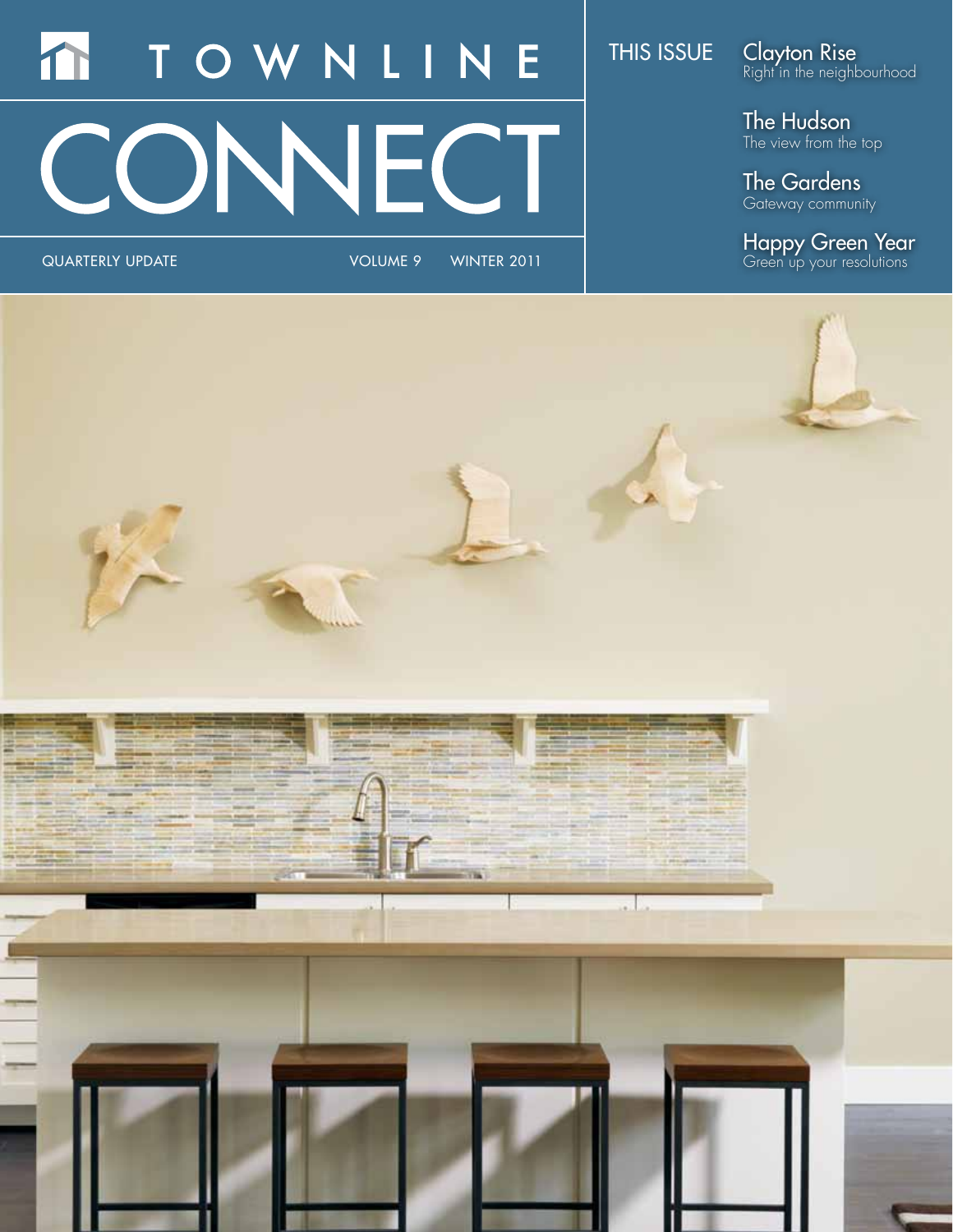When we asked the architect what inspired his plans for Clayton Rise, he said, "The site - it reminds me of a beautiful country estate." It's true. Clayton Rise has a uniquely private, rural feel. But, you are definitely not isolated. In fact, quite a vibrant community is developing around Clayton Rise. We've been right in the neighbourhood for some time now. First with Canterbury Ridge and Compass. Then with Clayton Rise. And, in the not-too-distant future we'll be starting The Grove.

New shops and services have started to open up close by, too. And within blocks, you'll find the best parks, schools and shopping in the area.

But, if home is where your heart is, you can kick back year round at The Clubhouse at Clayton Rise – complete with a fireside lounge, games room, movie theatre, fitness centre and outdoor pool. (The outdoor pool is closed for the winter, but will re-open as soon as Spring has sprung)





So, if your New Year's resolution is to improve

your living conditions, you could do just that at Clayton Rise. There's a good selection of bright, open 2 or 3 bedroom townhomes. The floor plans are modern with pitched roofs and lightfilled rooms. The kitchen has quartz countertops and includes major appliances. There are fenced yards and cultivated community greens. Private, oversized garages connect directly to homes, and there's on-site visitor parking. All this in a home that starts at around \$300,000.

There are finished homes available now, so you can move in tomorrow. Soon, you can be right in the neighbourhood, too.

Visit our website (claytonrise.com), or visit us at our Sales Centre. Our Display Home is open and we can show you around the Clubhouse.

Open noon to 5 pm daily (except Thursday and Friday)

195th and 68a Avenue in Surrey.

### www.claytonrise.com 778.278.0030

## **RIGHT IN THE NEIGHBOURHOOD**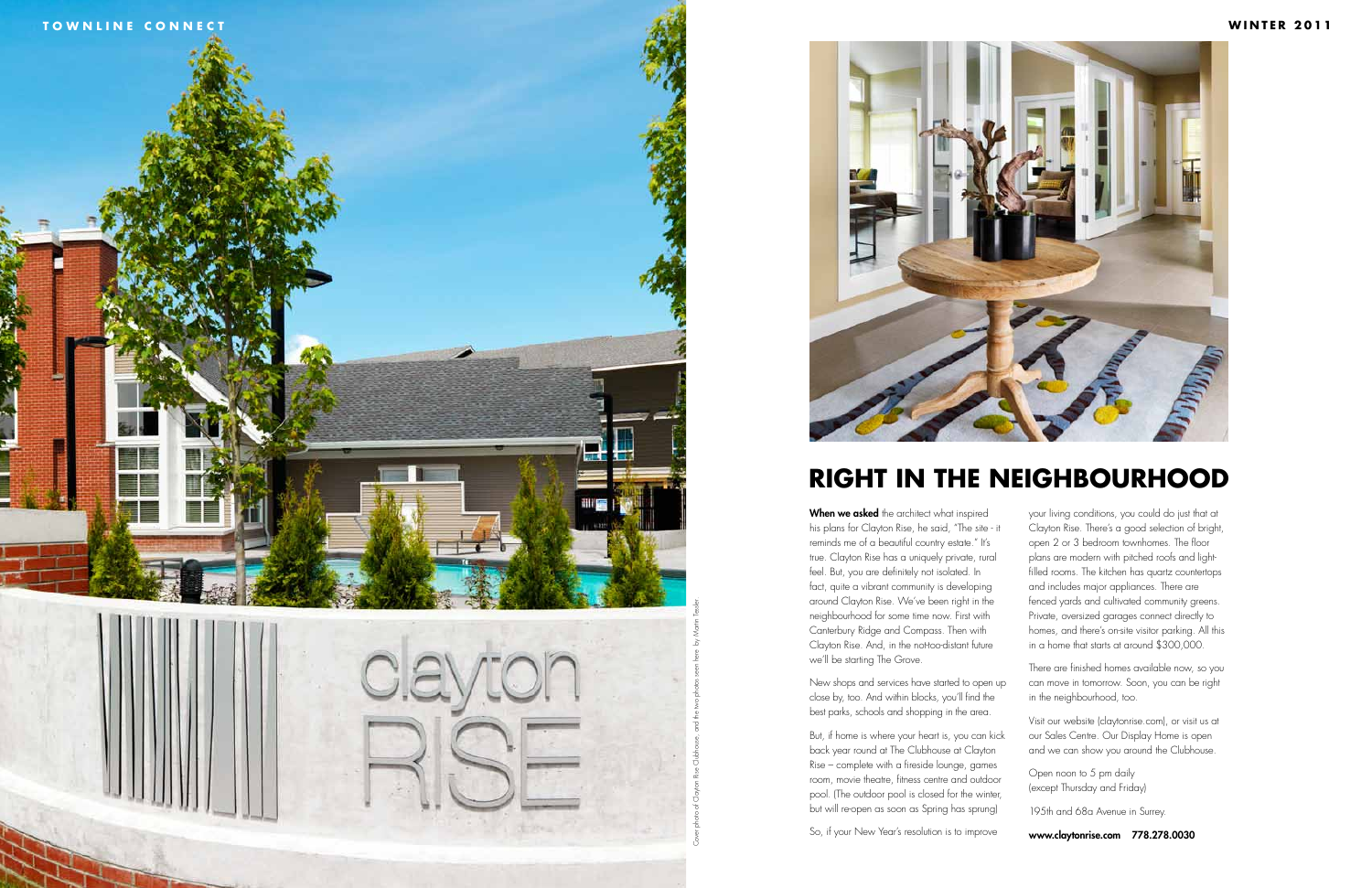

# **GET TO KNOW US BETTER.**

Getting to know your neighbours and more about Clayton Rise is a great way to feel more a part of the community. Living at Clayton Rise really is a step up, in more ways than one.

> Does this man look like a hopeless romantic? Well, he is. Meet Ryan and Heather. They are new homeowners at Clayton Rise who recently became engaged. But, it was how they became engaged that is the charming part of this story.

Ryan had taken Heather to view their new home while it was under construction. As far as Heather knew, they were just going for a walkthrough. But, when Ryan told her to look over by the closet of their master bedroom, she was pleased and surprised to discover flowers and a stuffed toy puppy. But, not nearly as surprised as she was when she turned around. There was Ryan down on one knee holding out a gorgeous engagement ring.

What a great way to start their life together at Clayton Rise. Even better, their best friends are moving into the home right next door.

It was Heather's girlfriend who helped seal the decision for this young couple to buy a home at Clayton Rise. But, there was more to it than that. They tell us that they love the modern finishes and high ceilings, the double vanities in the master ensuite, and the layout of the main floor. Their list of check boxes goes on. The location. The price. The quality. And of course, The Clubhouse.

But, choosing a favourite item in The Clubhouse wasn't so easy. For Heather, it's the pool and the Fireside Lounge. For Ryan – the gym and the games room. So, we'd say that they like pretty much everything about The Clubhouse, their new home at Clayton Rise, and each other. And, they had a lot of good things to say about Elise and Sarah – our Clayton Rise sales team.

Heather says, "We've had a lot of fun with the girls at the sales office at Clayton Rise. They're so personable and you truly feel like a friend walking in there – though we stop by all the time to bug them and look at the display home. The fact that they took the time to help arrange for our engagement to go as planned is huge for us. They truly care about the people who are moving into the homes at Clayton Rise."

As for Elise and Sarah, they're both first-time home buyers themselves. So, they really understand the process – and they love to see people excited about their new homes at Clayton Rise.

2010 was an exciting year for our sales duo as they were able to help award a trip for two to Mexico, Canucks tickets and other fun things. They see Clayton Rise as a great place to buy a first home, raise a family, or start your investment journey. And suggest that there's no better way to start fresh than with a new home at Clayton Rise. Stop by the Sales Office at 195th and 68a Avenue in Surrey for a visit. They're open noon to 5 pm daily (except Thursday and Friday).

*Sarah Livsey and Elise Sangster, our Clayton Rise sales team*



*Heather and Ryan, newly engaged homeowners at Clayton Rise*



This photo of Clayton Rise Clubhouse by Martin Tessler. Photos of Ryan & Heather and of Elise & Sarah by Marcos Armstrong.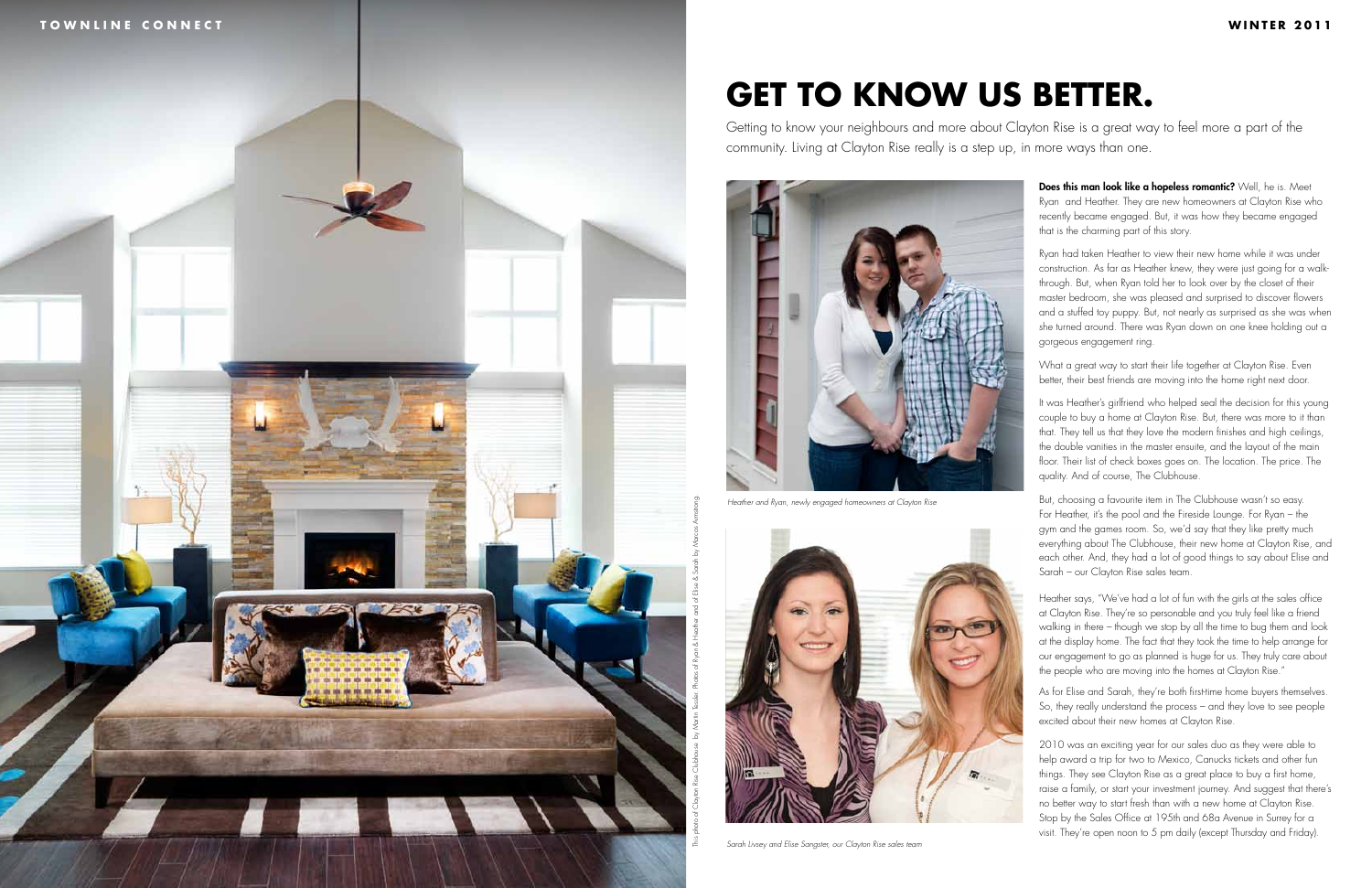Terrace. Patio. Deck. Whatever you call it, it is simply awesome! The common area roof top deck, which used to be the top of the original building at The Hudson is mammoth. In fact, you could have all of the residents and some guests up there and still have room to flip burgers on one of the two permanent natural gas grills.

Dine al fresco. Sun bathe. Read a book. Socialize. Or just soak up the views of Victoria and the Inner Harbour. This terrace really expands your horizons – as well as your living experience at The Hudson.

And speaking of expansion, it's great to know that The Hudson has a really nicely appointed guest suite that owners can book for out-of-town visitors. So, you don't have to have a guest room set up for the few days a year that it might actually get used. And those who have a one bedroom home won't have to make their guests couch surf.

All of this adds to the already fabulous experience of living at historic The Hudson in Victoria's Uptown District. It's a really stunning conversion of the old Hudson's Bay building with interiors that rival any in Victoria.

The Hudson is close to Chinatown, Oldtown and all of Downtown. You can walk to pretty much wherever you want. And, for those slightly longer journeys to places like UVic, there's a bus stop right outside on Douglas Street.

## SELECT HOMES AVAILABLE

We have a limited selection of beautifully appointed single-level and double-height lofts for you to choose from.

## Single-level flats – priced from \$377,000 Double-height lofts – priced from \$499,000

Each of our surveys is geared to ensure that the process of buying and living in your Townline home is optimal. If it isn't, we want to know. After all, that's how we can make things better.

The Sales Centre at 1803 Douglas is open regular hours daily from noon - 5pm except Thursdays and Fridays. Stop by or give us a call anytime at 250.388.0018 or 1.877.388.0018. We'll be happy to give you a private unveiling of the wonders of The Hudson.

hudsonliving.ca

# **is not a cheeky italian guy**



just by filling out a survey, became the winners of this year's \$2,500 grand prize. They plan to put the prize money towards a trip to Hawaii in March.

Mike and Stephanie's favorite detail of their home at The Hudson is the overheight ceilings with full height glazing that opens onto their exceptionally large courtyard patio. And, they describe their customer service experience as thoughtful, organized and thorough with timely follow-ups – and tell us that Townline's customer service has been exceptional.



It's a commitment that starts right from the beginning. As a new homeowner, we'll send you the first of three Customer Service Surveys within a month of your purchase. Once you take possession of your home, you'll get the second. The third survey follows a year after you move in.

If you would like to contact Townline Customer Service, please call 604.276.8823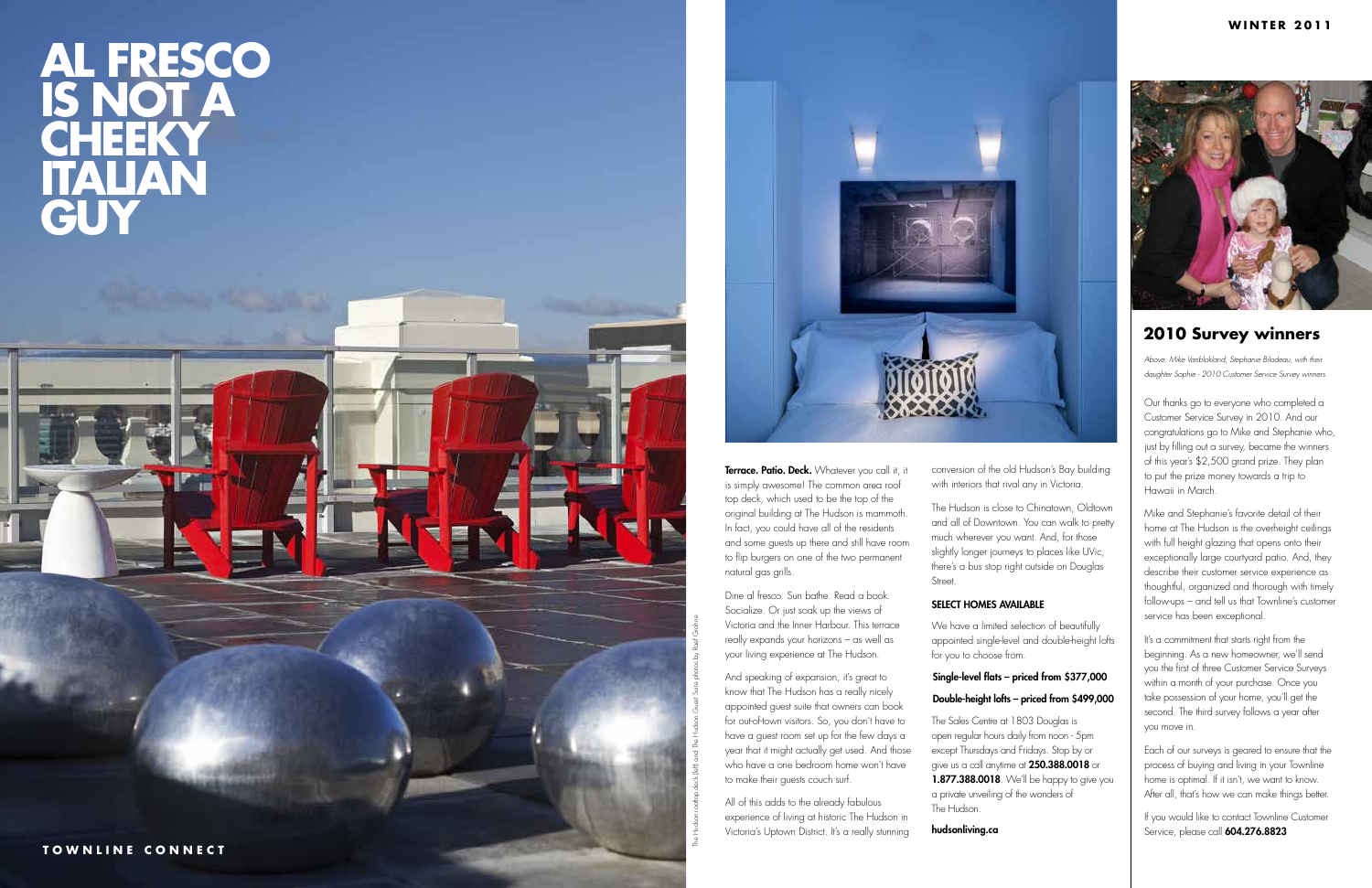# **An overview of THE GARDENS**

**A ROSE BY ANY OTHER NAME**

The Gardens will be a brand new community with West Coast Contemporary homes, a signature restaurant, grocery store and other amenities as well as a 12-acre botanical garden. Here are a few tidbits about The Gardens.





### RESIDENTIAL

The initial release of homes at The Gardens will range from onebedroom to well proportioned 2-bedroom apartment homes. They will be clean, modern West Coast Contemporary in style with extensive use of brick on the exterior façades. With architecture by internationally renowned Ray Letkeman Architects and interior design by I3 these are homes that will not only serve you well when they are completed, but will be a sound investment into the future.

#### **COMMERCIAL**

As we move globally towards more compact urban environments where we leave our cars parked and walk, it is important that we have the essentials of daily living close to where we live. The Gardens has been planned to accommodate this economical, intelligent way of living and will feature a signature restaurant, a large grocery store and many other street level services to meet your daily needs. It's too early to say who the anchor businesses will be, but they will benefit life at The Gardens.

#### BOTANICAL GARDENS

Like to learn more about The Gardens? www.gatewaytorichmond.com Interested in living at The Gardens? www.liveatthegardens.ca Priced from the low \$200,000s.

Of the original area that was Fantasy Garden World, 12 acres have been committed to be a natural botanical garden. It will be operated by The City of Richmond and will be open to the public. In the gardens you will find a range of interesting areas from a formal area that can be booked for functions such as weddings to a demonstration agricultural area. And, a section is allocated to be community gardens where locals can come and grow their own produce if they wish.

There will be paths throughout the gardens to allow you to take a break from the city and escape into the verdant surroundings. It will be a welcome addition. Richmond is, after all, known as the Garden City.

### WHY IS IT CALLED THE GARDENS?

If you know anything about the history of the site, you know that it was once known as Fantasy Gardens or Fantasy Garden World. It was a privately operated botanical garden and it stood there for many years. After that commercial venture closed, the site was used for a period by Art Knapp Garden Centres.

Given the site's rich botanical history, and the fact that there will still be a 12-acre garden adjacent to the new homes, it seemed only fitting that a site at the gateway to the Garden City retain the name The Gardens. We just removed the "fantasy" to make it a reality.

This is not an offering for sale as such an offering can only be made when accompanied by a disclosure statement.



Flora photos by Jessica Bushey.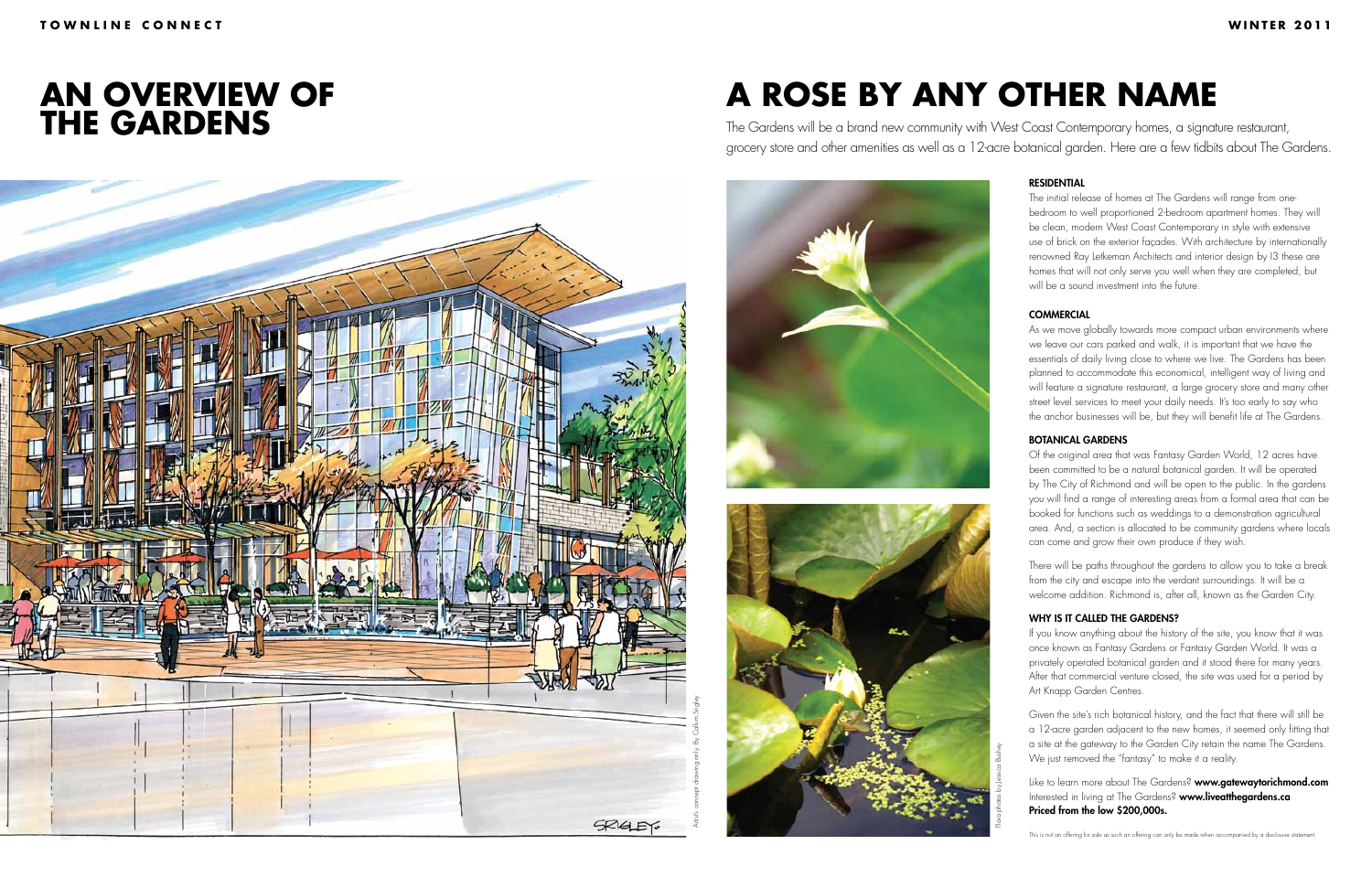Hudson Walk will be a mixed-use, multifamily residential community with ground floor retail, shops and restaurants that will add to the texture of life in the Uptown District of Victoria. Blanshard and Caledonia Streets Visit: hudsonwalk.ca

# **RESIDENTIAL COMING SOON OFFICE/COMMERCIAL**

### **Hudson Walk**

**Hudson Place** Hudson Place will occupy the lands that are currently the old Bay parkade – and will be connected to The Hudson by a pedestrian oriented walkway. It will be two mixed-use buildings with ground-oriented commercial and residences above. Blanshard and Herald Streets Visit: hudsonplace.ca

**Coming Winter 2012**



68A Avenue & 195 Street, Surrey, BC Call: 778-278-0030 Web: www.claytonrise.com

### **The Gardens**

A mixed use neighbourhood in a key gateway location in Richmond that will offer residential and commercial opportunities.

 770 Fisgard Street, Victoria, BC Call: 250-388-0018 or toll free 1-877-388-0018 Web: www.hudsonliving.ca

Priced from the low \$200,000s

 Steveston Highway and No. 5 Road, Richmond BC **Visit:** www.gatewaytorichmond.ca or www.liveatthegardens.ca

## **Coming Spring 2011**





### **Clayton Rise**

more information. Visit: hudsonmews.ca

Two and three bedroom townhomes in the desirable Clayton neighbourhood of Cloverdale featuring The Clubhouse with the Fireside Lounge, games room, movie theatre and outdoor pool.

Priced from the low \$300,000s

**Contact:** Eric Bramble or Fraser Campbell, Royal LePage Coast Capital Realty Call: 250.888.3500 or 250.888.3110

#### **VISIT THE SALES CENTRE TODAY TO TOUR THE CLUBHOUSE AND HOMES.**

### **The Hudson**

A unique collection of flats, 2-level lofts and innovative courtyard homes in Victoria's historic Hudson's Bay Building. Volumetric, modernist interiors for next century living in Uptown Victoria.

Priced from \$377,000

### **MOVE IN NOW! Building & Display Home Tours Available.**



#### **The Grove**

144 - 2 & 3 bedroom townhomes with an extensive amenity building and shared access to The Clubhouse at Clayton Rise. Stay tuned for more information.

**Coming Spring 2012**

**Hudson Mews**

The 12 storey Hudson Mews is made up of 120 market rental suites in the Uptown District of Victoria. Construction is set to commence in Spring 2011. Stay tuned for

**Coming Spring 2012**



### **The Hudson**

The historic Hudson's Bay Building features 17 foot ceilings on the ground floor. There is a wide range of commercial leasing opportunities including along the newly developed carriageway.

Douglas and Fisgard Streets, Victoria, BC Now Leasing

### **The Gardens**

A mixed-use neighbourhood in a key gateway location in Richmond that will offer various commercial leasing opportunities.

#### Now Leasing

Contact: Chris Taylor, CBRE Commercial Email: ctaylor@cbre.com

## **HOME Office**

### The Townline Group of Companies 120 -13575 Commerce Parkway Richmond, BC Canada V6V 2L1

Call: 604 276 8823 Visit: www.townline.ca